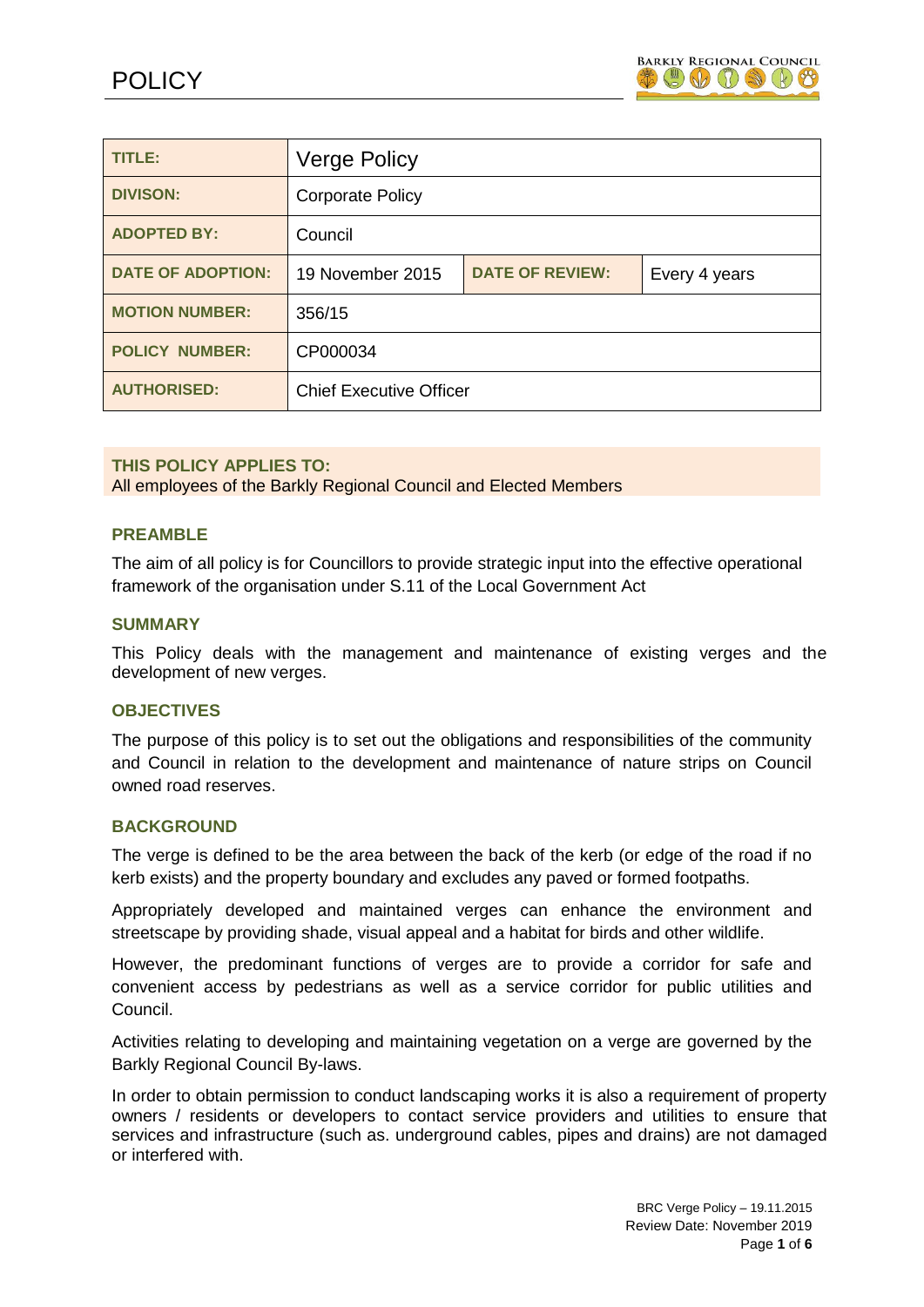# **POLICY STATEMENT**

Council encourages the development and maintenance of verges in accordance with the following procedures:

#### **Maintenance of Verges**

The attention of owners and residents is drawn to the requirements of the Council's By-law:

#### Overhanging trees and shrubs

*The council may, where it considers that a tree or shrub growing on land is causing inconvenience or an obstruction to persons using a public street or footpath or is causing or*  likely to cause damage to an adjacent public place, serve a notice on the owner or occupier of *the land to trim or remove the tree or shrub.*

No trees or shrubs from the verge or private property should encroach onto the footpath. Pedestrian access / maintenance corridor must be maintained with a minimum clearance of 1.5m (750 mm either side of the centre line). See Figure 1 below.



All plants and shrubs overhanging footpath areas from private land must be trimmed to a height of 3m above the footpath / maintenance corridor.

Vegetation shall be kept clear of power lines and light poles to a minimum distance of 3 metres. In instances where vegetation is intertwining with or touching power lines, the Power and Water Corporation must be notified immediately.

New tree and shrub plantings shall be made with consideration to the location of power lines, light poles, water hydrants and underground infrastructure (i.e. water pipes, valves, etc) and the expected growth and habit of the trees or shrubs.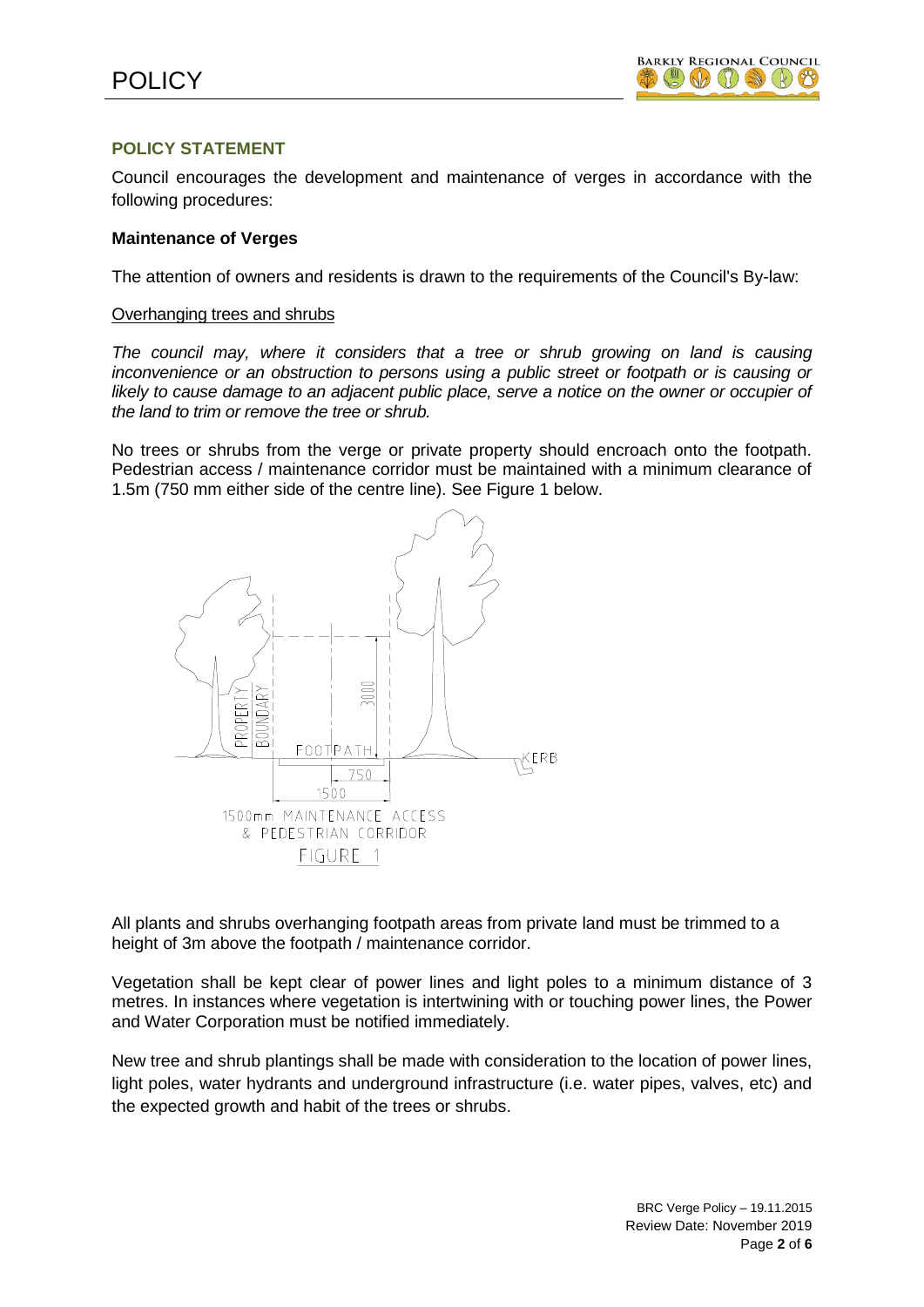

All trees and shrubs must be trimmed to the back of the kerb line and to a minimum height of 4.5m above the kerb to allow clearance over the road for vehicular access. See Figure 2 below.



Pruning / trimming of a tree shall be done such that it does not compromise the natural structure or health of the tree. The Council must be contacted prior to any tree on the verge being pruned.

Pruning of trees on the verge must be done in accordance with Council's requirements.

When any development of a verge is disturbed or destroyed by the activity of a Service Authority, reinstatement will be subject to negotiation between the Council and the Service Authority in consultation with the owner /resident.

Where a Council activity or operation disturbs or destroys the verge development, Council will endeavour to restore the verge to its original state, provided the original verge development conforms to this Policy.

Regardless of any development of the verge area, Council reserves the right to construct or maintain infrastructure on this part of the road reserve at its discretion, and in doing so may remove if necessary, any existing plants, shrubs, groundcover or decorative features, irrigation systems and without compensation to the owner or resident for such removal or alteration.

# **Development of Verge Areas**

An owner may gain a permit under the Barkly Regional Council By-laws to privately develop the verge area provided the type or form of development does not:

 Prevent any pedestrian from walking safely along the verge area in preference to walking on the roadway, regardless of whether a footpath has been constructed or not.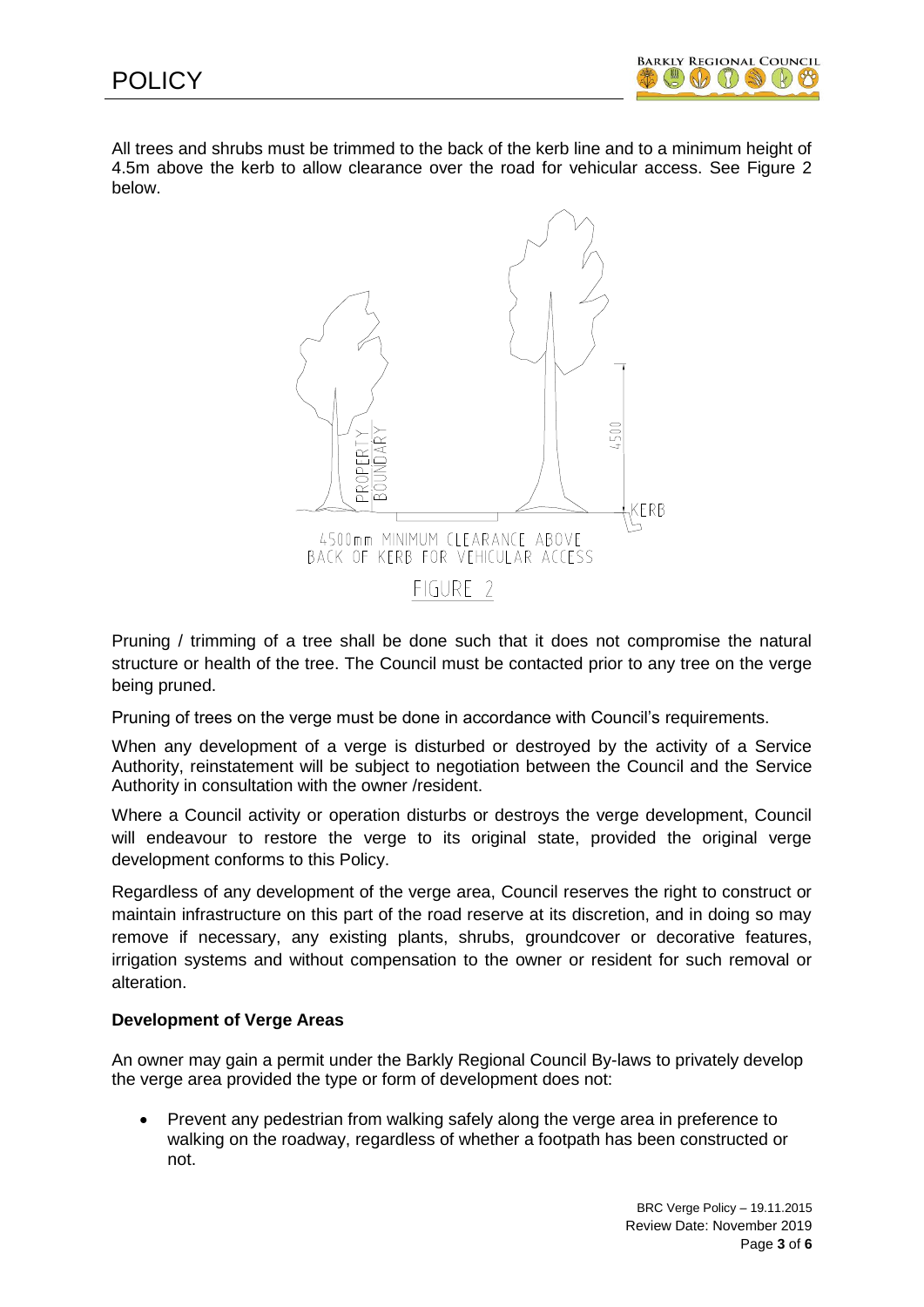- Prevent any Service Authority or the Council from installing new services or maintaining existing services.
- Prevent the area from properly draining.
- Inhibit, or potentially inhibit or interfere with adequate street lighting.

A pedestrian corridor of 2 meters in width is required unless Council approves a lesser width. The development should also be in accordance with *Crime Prevention Through Environmental Design* (CPTED) principles.

If an owner wishes to develop the verge area other than grassing, application for a permit must be made on the Verge Development Application form available from the Council Office or at the Council web site.

Property Developers may be authorised to install suitable verge landscaping at their cost to an approved plan, but they and potential purchasers of the properties are advised that Council will not maintain the verge once transferred to Council.

A Verge Development application will be assessed in accordance with the level of risk suitability of the development and the safety of the members of the community who will use the verge.

Tree / shrub plantings and landscaping should comply with Council requirements.

Trees are preferable to shrubs and palms. If there is an existing theme of trees in the street, consideration should be given to choosing the same species of tree to continue that theme. Consideration should also be given to selecting native / indigenous species of tree and shrubs.

Where grassing takes place, the area should be excavated to 100mm and reinstated with topsoil to be no higher than the top of the kerb (and the top of the footpath if one is present) and be free draining.

The excavation for grassing and planting line for trees and shrubs on the verge is determined by the location of services. It is the owner/resident's responsibility to contact the relevant authorities for cable and service locations (Contact Dial Before You Dig on 1100).

The owner/ resident must contact Council and verify that they have contacted the relevant authorities.

It is preferred that planting takes place within 800mm to 1m in from the kerb.

No trees are to be planted within 9m of any intersection. The distance is measured from the point where an extension line of the boundary and the kerb line meet.

In some instances (such as intersections involving major carriage ways) Council may assess that in order to satisfy visibility and public safety requirements that tree plantings or garden beds on street corners beyond 9 metres of an intersection are not permissible.

No trees (or dense, bushy shrubs) shall be planted within:

- 4m either side of driveway
- 5m of either light pole or power pole
- 3m of water hydrant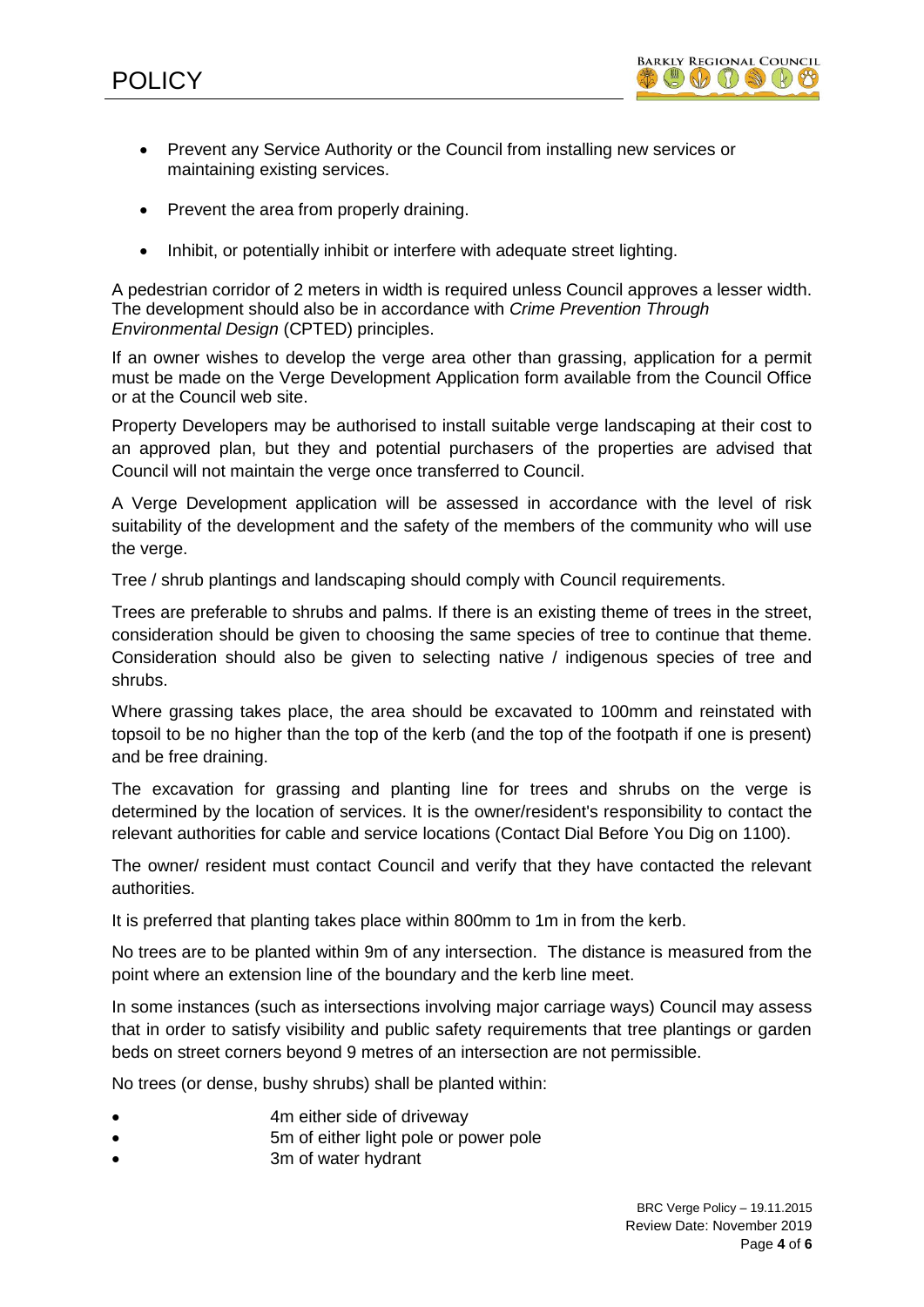Trees and other plants to be planted under power lines or under house connection wires must be species which do not grow to a height to obstruct the power lines (4m or less). Palms must never be planted under power lines or within 5m of power lines.

There are plants that must not be planted on the verge or on the property boundary:

- prickly or thorny plants, e.g. Bougainvillea
- plants with spiked leaves or fronds, e.g. Agave, vucca, cycads
- poisonous plants e.g. Oleander
- plants carrying large, heavy fruit, e.g. coconuts
- declared weed species

Hedges or similar borders of plants must not form a continuous barrier or pose line of sight issues.

Where an owner/resident wishes to install permanent sprinklers on the verge, the owner/resident must use the water meter from that property, and the water source must be from within the property boundary.

All supply pipes should be placed in a conduit under the footpath. Where a footpath is not present the pipes must be buried under the verge with a minimum cover of 300mm. The sprinkler heads must be the pop up variety or other approved types. High density pipes (i.e. high density polypipe) are to be used and drippers may be used as an alternative to sprinkler heads.

Council does not bear any costs associated with irrigation design and installation.

If Council is notified of leaking water onto the road reserve, Council will attempt to contact the owner to have it repaired. Council will terminate supply at the property line if no remedial action is taken within 24 hours.

Barriers for the purposes of establishing verge areas are acceptable with the issue of a permit for a maximum time of three months. The barrier must be erected with the use of sturdy poles/stakes which are not easily knocked over or removed.

The poles/stakes, rope or string must be identified with an abundance of markers to ensure the safety of pedestrians. The poles/ stakes must be capped and have no sharp edges. Star pickets are not acceptable.

Maintenance access, minimum 1.5m wide, must be maintained.

# **Existing Conditions**

Where a breach of the above guidelines is in existence, as a general rule Council will approach the adjacent property owner, and ask for remedial works to be carried out. Where the owner is unable to carry out remedial works, Council will carry out works in a professional manner, and recover costs of the works from the owner.

Where existing trees and shrubs planted on private property near street corners are obstructing visibility, Council will require the adjacent property owner to prune the offending plant so all lower branches to a height of 3m are removed.

Where non-acceptable plant species are planted on the verge, the Council in consultation with the owner/resident will have them removed. The same applies where a plant is